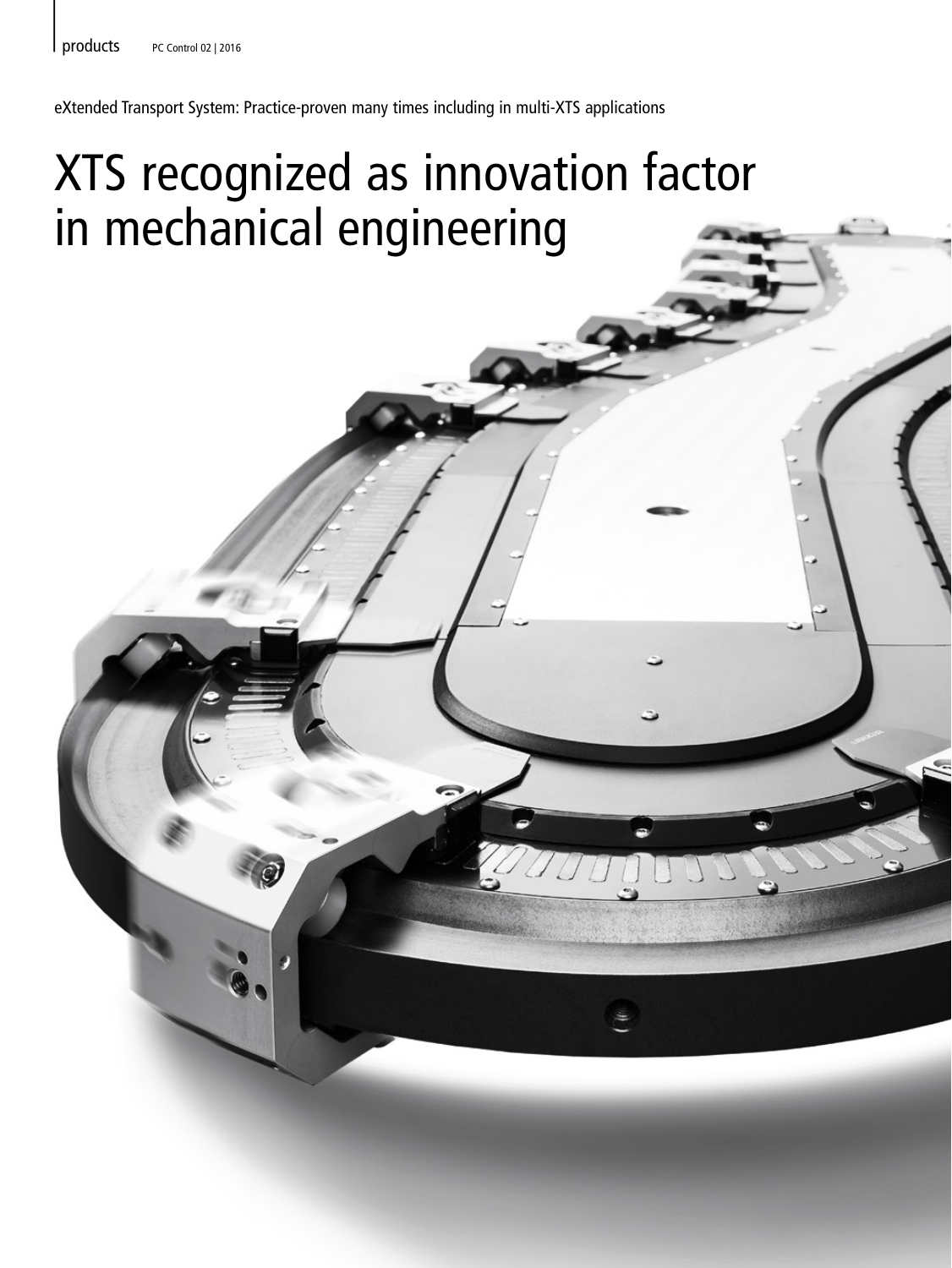|



**By means of software-synchronized and mechanically coupled movers, complex movement tasks such as the lifting of a can, as shown here, can be implemented in a simple manner.**

Since its launch at the industrial trade show Hannover Messe in 2012, the eXtended Transport System (XTS) from Beckhoff has already found its way into numerous new machines. In the most diverse forms – from simple to highly complex – it has supported the development of innovative automation concepts. The usage possibilities, especially in large-scale applications, are illustrated by a multi-XTS application which was shown at SAP's trade show booth at Hannover Messe 2016, among other venues, as a demonstrator of a smart factory production line.

O,

The  $4 \times 6$  m multi-XTS demo application, which is used in this example for transporting and sorting different beverage cans, consists of five XTS systems with a total track length of 26 m and 100 movers. 72 movers run on the inside of the 17-metre long outer XTS alone. In addition there are also two 4-metre long elevated systems, each with up to twelve movers running on the outside, as well as two lifting stations, each consisting of two vertical 25 cm XTS modules. Each of the lifting modules has one of the new 70 mm movers for increased payload.

Complex motion control enabled by simple software configuration In this complex system the high flexibility of the software-based motion control functionality is obvious: each mover, as a self-contained servo axis, can be controlled individually or even synchronized to other movers or process sequences as required. As a property of each mover, the dynamics can be changed individually at any time and on the fly according to requirements. In the example application this means that a mover can transport a smaller white beverage can faster than the larger red cans and will move even more dynamically than that with no can at all.

Several processing and accumulation stations have been implemented. For example, the cans are transferred to the two elevated XTS systems by a lifting device, comprised of two movers connected by a mechanism consisting of a gear wheel and toothed rack. For the lifting movement, the arriving mover in the lower system and the first of the two coupled movers in the upper system must be synchronized with each other. Subsequently the second upper mover moves relative to the first in order to pick up the can from the lower mover via the gear wheel mechanism. This device allows the cans to be buffered according to the desired sorting procedure and subsequently transferred back to a mover in the lower system.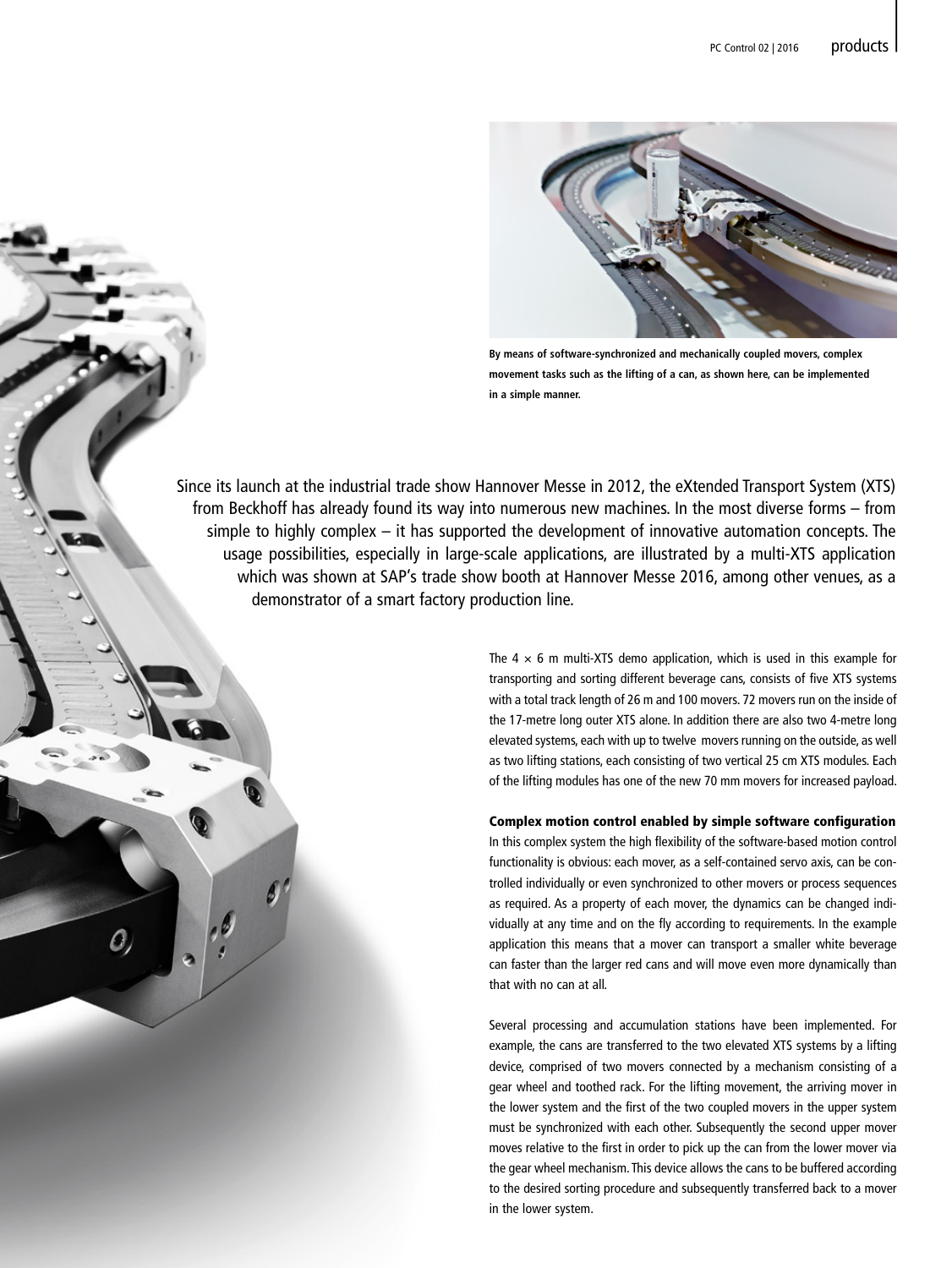**The multi-XTS application was shown for the first time at the SPS IPC Drives 2015 trade show in Nuremberg. It showed the transporting and sorting of beverage cans in different sizes and colours.**

ale

*inim*ini

products PC Control 02 | 2016

met

**In a live demonstration of the manufacture of individual key fobs at the Hannover Messe 2016, SAP demonstrated the direct communication of the ERP software with XTS and further operating equipment on the basis of standardized services.** 

ipainntumment